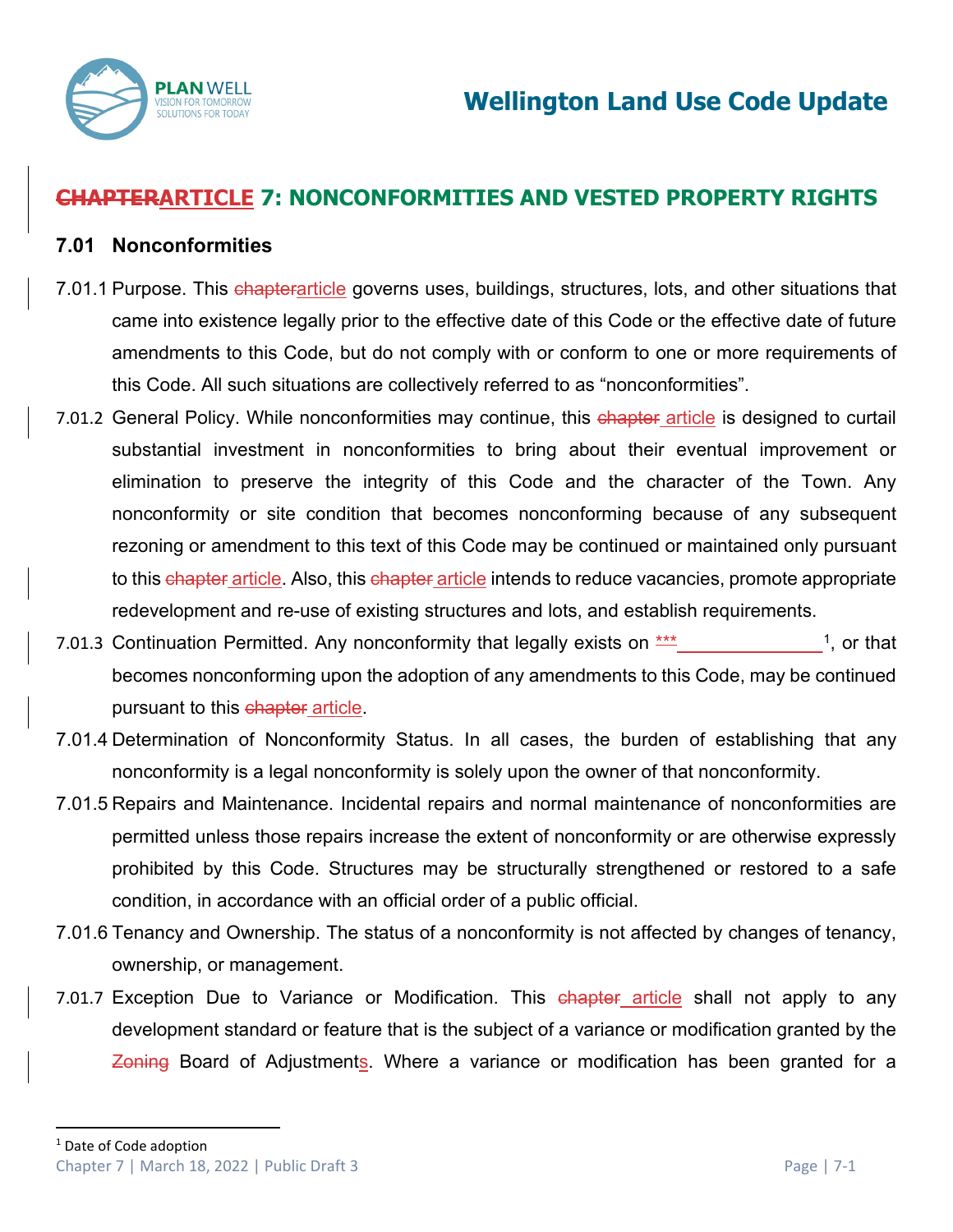development standard that does not otherwise conform to the requirements of this Code, that development standard is deemed conforming.

- 7.01.8 Enforcement of Requirements. The Town may withhold necessary permits, inspections, or other approvals to ensure compliance with this chapter article.
- 7.01.9 Nonconformity Due to Town Action. A use, lot, or structure conforming to Town ordinance shall not be considered nonconforming if the Town reduces the size of the lot on which the structure is located by widening an abutting street or through the exercise, or potential exercise, of the Town's eminent domain power. Any status claimed under this subsection must be the result of Town action only and not otherwise result in a situation that jeopardizes the public health, safety, or welfare. Further, the Town's action must make it impossible or highly impracticable for the structure to be brought into conformity with this Code. The right to rebuild or add-on shall not be given to properties described in this subsection. This subsection is intended to provide conforming status for the use, lot, or structure immediately after such Town action, only regarding the following requirements:
	- A. The amount of square footage removed from the structure's minimum required lot area by the Town action;
	- B. The number of linear feet removed from the structure's minimum required lot depth or width by the Town's action;
	- C. The number of linear feet removed from the structure's minimum required front setback, side setback, or rear setback by the Town's action;
	- D. The number of then existing properly marked parking spaces removed from the structure's minimum required off-street parking by the Town's action;
	- E. The increased percentage of lot coverage directly attributable to the Town's action; and
	- F. The landscaping requirement.
- 7.01.10 Nonconforming Uses.
	- A. General. Any use of land that was legally in existence and nonconforming on the effective date of this Code and has been in regular and continuous use, but which does not conform to the use regulations prescribed by this Code, shall be deemed a nonconforming use.
	- B. Registration of Nonconforming Uses. The operator, owner, or occupant of any nonconforming uses of land or buildings shall, within 365 calendar days after the date on which the same became nonconforming, register such nonconforming use by obtaining a certificate of occupancy from the Building OfficialPlanning Director or designee. The certificate of occupancy (nonconforming) shall be considered as evidence of the legal existence of a nonconforming use, as contrasted to an illegal use or violation of this Code. The Building OfficialPlanning Director or designee shall maintain a register of all certificates of occupancy issued for nonconforming uses.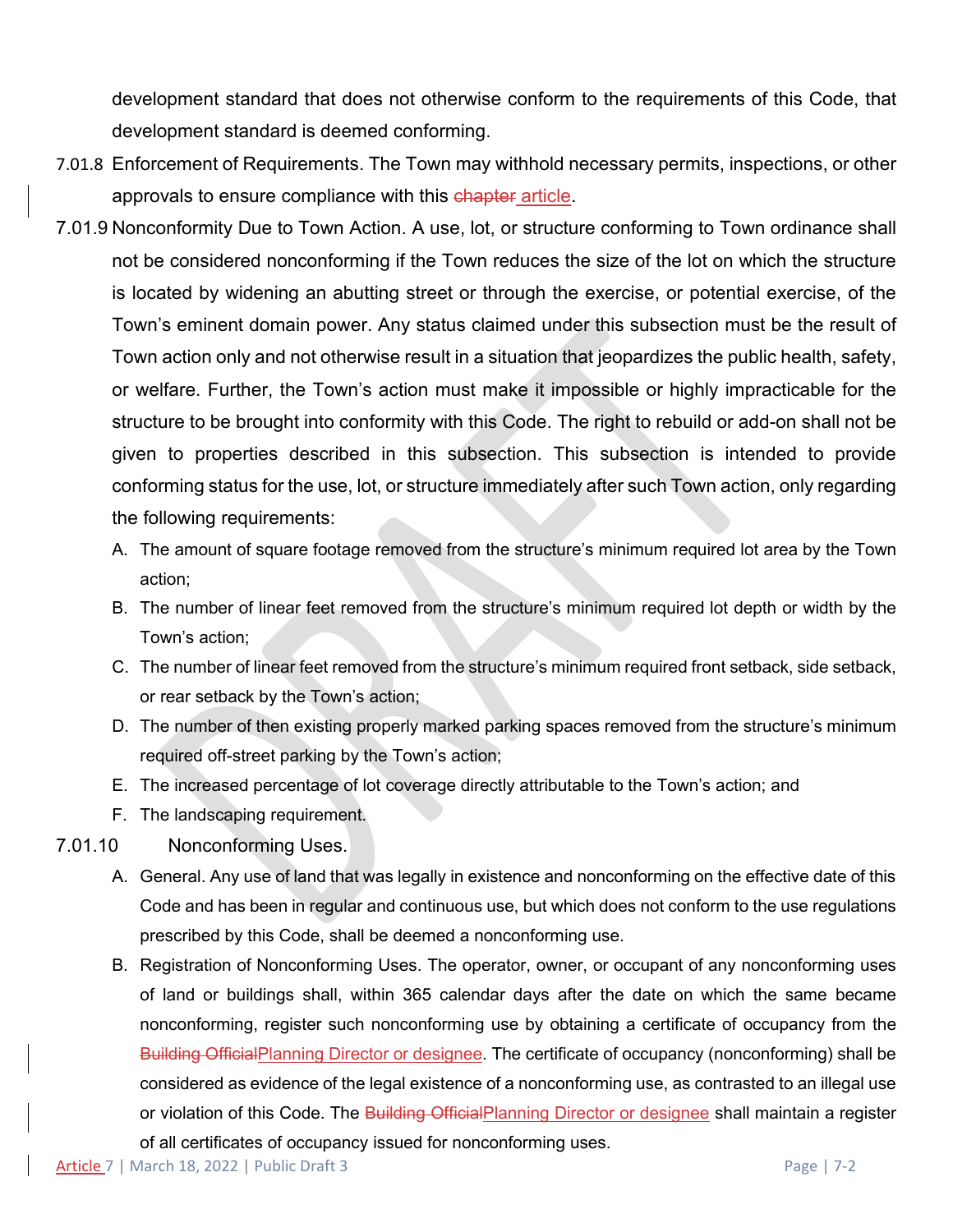- C. Change of Use.
	- 1. A nonconforming use may only be changed to a conforming use allowed in the zoning district in which it is located.
	- 2. Once a nonconforming use is converted to a conforming use, it shall not be changed back to a nonconforming use.
	- 3. A nonconforming use shall not be changed to another nonconforming use.
- D. Enlargement or Extension of Nonconforming Use. There shall be no increase in the floor area or the land area devoted to a nonconforming use or other enlargement or extension of a nonconforming use beyond the scope and area of its operation at the time the regulation that made the use nonconforming was adopted.
- E. Loss of Legal Nonconformity Status.
	- 1. Abandonment. If a nonconforming use is discontinued or ceases for any reason for a period of more than 365 calendar days, the use shall be considered abandoned. Once abandoned, the legal nonconforming status shall be lost, the right to operate the nonconforming use shall cease, and re-establishment of the nonconforming use shall be prohibited. Any subsequent use of the property shall comply with the regulations of the zoning district in which it is located. If a nonconforming use is discontinued or ceases, but is re-established within 365 calendar days, then the nonconforming use may continue, provided the nature and degree of the nonconformity will not be changed or increased from that which existed before the nonconforming use was abandoned.
	- 2. Damage or Destruction.
		- a. If the structure in which a nonconforming use is housed, operated, or maintained is destroyed by any means to the extent of more than 50 percent of its fair market value, the use may not be re-established except in compliance with all regulations applicable to the zoning district in which it is located.
		- b. If the structure in which a nonconforming use housed, operated, or maintained is partially destroyed, where the damage does not exceed 50 percent of its fair market value, the nonconforming use may be allowed to continue and the structure may be rebuilt but not enlarged upon approval of a building permit.
		- c. In the C-2 Downtown Core Commercial District only, residential uses lawfully existing as of the date of this code adoption are deemed conforming uses and may be re-established upon approval of a building permit.
		- b.d. In the C-2 Downtown Core Commercial District only, religious land uses lawfully existing as of the date of this code adoption are deemed conforming uses and may be re-established upon approval of a building permit.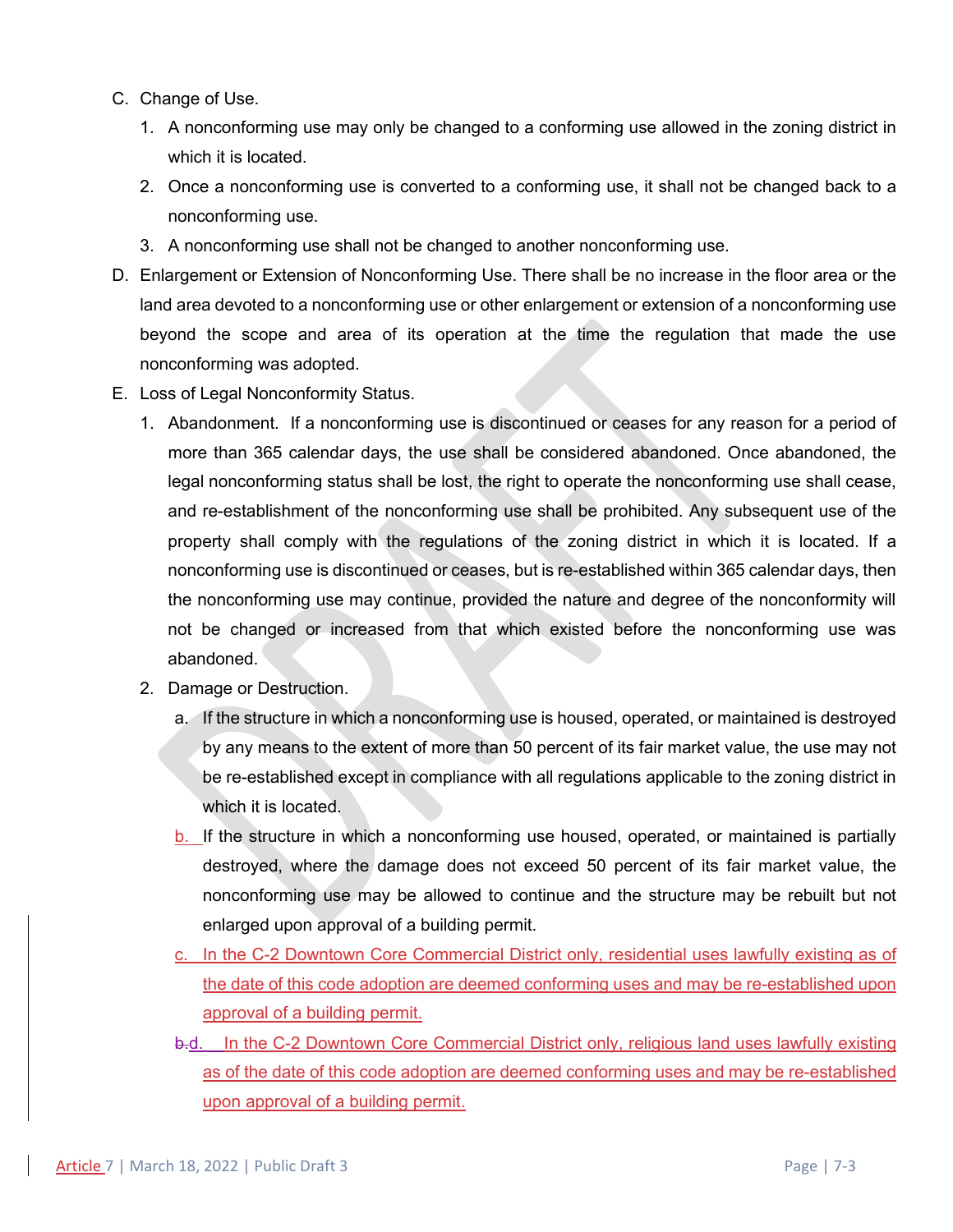- 3. Action by the Zoning-Board of Adjustments. The right to maintain or operate a nonconforming use may be terminated by the Zoning-Board of Adjustments in accordance with the provisions of this Code.
- 7.01.11 Nonconforming Lots.
	- A. No use or structure shall be established on a lot of record that does not conform to the lot area, lot width, or lot depth requirements established in this Code for the zoning district in which it is located, except as otherwise provided for in this section.
	- B. Residential Lots.
		- 1. Lot Size. If a lot of record created by subdivision has less width or area than the minimum requirements of the district in which the lot is located, the standard for width or area shall not prohibit the erection of a structure if the lot width and area do not vary more than 10 percent from the minimum requirements of the district in which the lot is located.
		- 2. Setbacks.
			- a. Setbacks made nonconforming by the adoption of this Code are exempt from the requirements of this section if the following findings can be made:
				- i. The proposed addition or alteration will either meet current setback requirements or will not encroach any further into the required setback than the existing structure; and
				- ii. If the proposed alteration or addition is located on the side of the existing dwelling, and there is a minimum distance of 10 feet between the side of the existing structure and the nearest dwelling on the adjoining property.
			- b. Residential lots with setbacks made nonconforming by the installation of roadways or other easements/property line adjustments created or enacted by a governmental entity are also exempt from the requirements of this section, and are not required to address the finding(s) above.
	- C. Adjacent Lots in Single Ownership. If two or more adjacent and vacant nonconforming lots are in single ownership at any time, and such lots individually have less width or area than the minimum requirements of the district in which such lots are located, then such lots shall be considered in combination and treated as a single lot or several lots that meet the minimum requirements of this Code for the district in which they are located. Any construction, replacement, or enlargement of a dwelling or building requires the appropriate subdivision procedures of all necessary lots to achieve compliance with the provisions of this Code.
- 7.01.12 Nonconforming Buildings/Structures.
	- A. General. A nonconforming structure is a building or structure the size, dimension, design, or location of which was lawful prior to the adoption, revision, or amendment of this Code, but which fails to conform to the requirements of the development regulations applicable to the property by reasons of such adoption, revision, or amendment.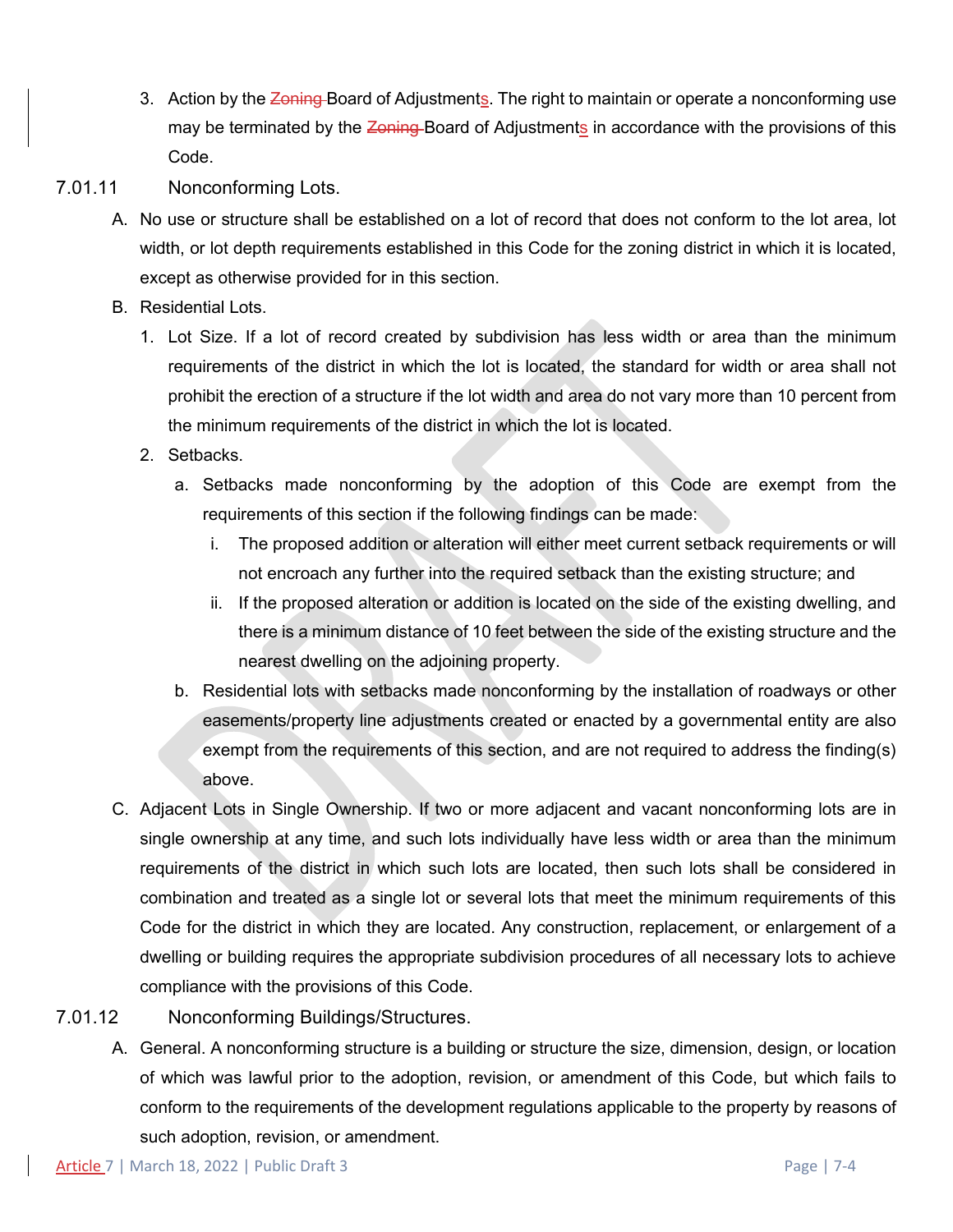- B. Continuation of Use. Except where prohibited by this chapter article, a nonconforming structure may be used for any use allowed in the underlying zoning district, including a legal nonconforming use.
- C. Maintenance and Repair. The maintenance or minor repair of a nonconforming structure is permitted, provided that the maintenance or minor repair does not extend or expand the nonconforming structure. For the purposes of this subsection, "maintenance and minor repair" means:
	- 1. Repairs that are necessary to maintain and to correct any damage or deterioration to the structural soundness or interior appearance of a building or structure without expanding or altering the building or structure;
	- 2. Maintenance of land areas to protect against health hazards and promote the safety of surrounding land uses; and
	- 3. Repairs that are required to remedy unsafe conditions that cause a threat to public safety.
- D. Enlargement and Expansion. A nonconforming structure in which only permitted uses are operated may be enlarged or expanded if the enlargement or expansion can be made in compliance with all of the provisions of this Code established for structures in the district in which the nonconforming structure is located. Such enlargement or expansion shall also be subject to all other applicable Town ordinances.
- E. Loss of Nonconforming Status/Damage or Destruction.
	- 1. Continuation of Nonconforming Structure. The use of a nonconforming structure may be continued subsequent to the effective date of this Code, if that such continuance is in accordance with the provisions of this chapter article and all other applicable codes of the Town necessary to ensure adequate protection and safety of adjacent property and the users and occupants of such nonconforming structure. However, the right to continue a nonconforming structure shall cease and such use contained therein shall conform to the provisions of this Code under any of the following circumstances:
		- a. If a nonconforming structure is destroyed by any means to the extent of more than 50 percent of its fair market value, it may not be re-established except in compliance with all regulations applicable to the zoning district in which it is located. This provision shall not apply to singlefamily dwelling units in residential zoning districts, which may be reconstructed with substantially the same floor area, provided there is no increase in any other nonconformity.
		- b. If the nonconforming structure is partially destroyed, where the damage does not exceed 50 percent of its fair market value, the nonconforming structure may be rebuilt but not enlarged upon approval of a building permit.
	- 2. Action by the Zoning-Board of Adjustments. The right to maintain or operate a nonconforming structure may be terminated by the Board of Adjustments in accordance with the provisions of this Code.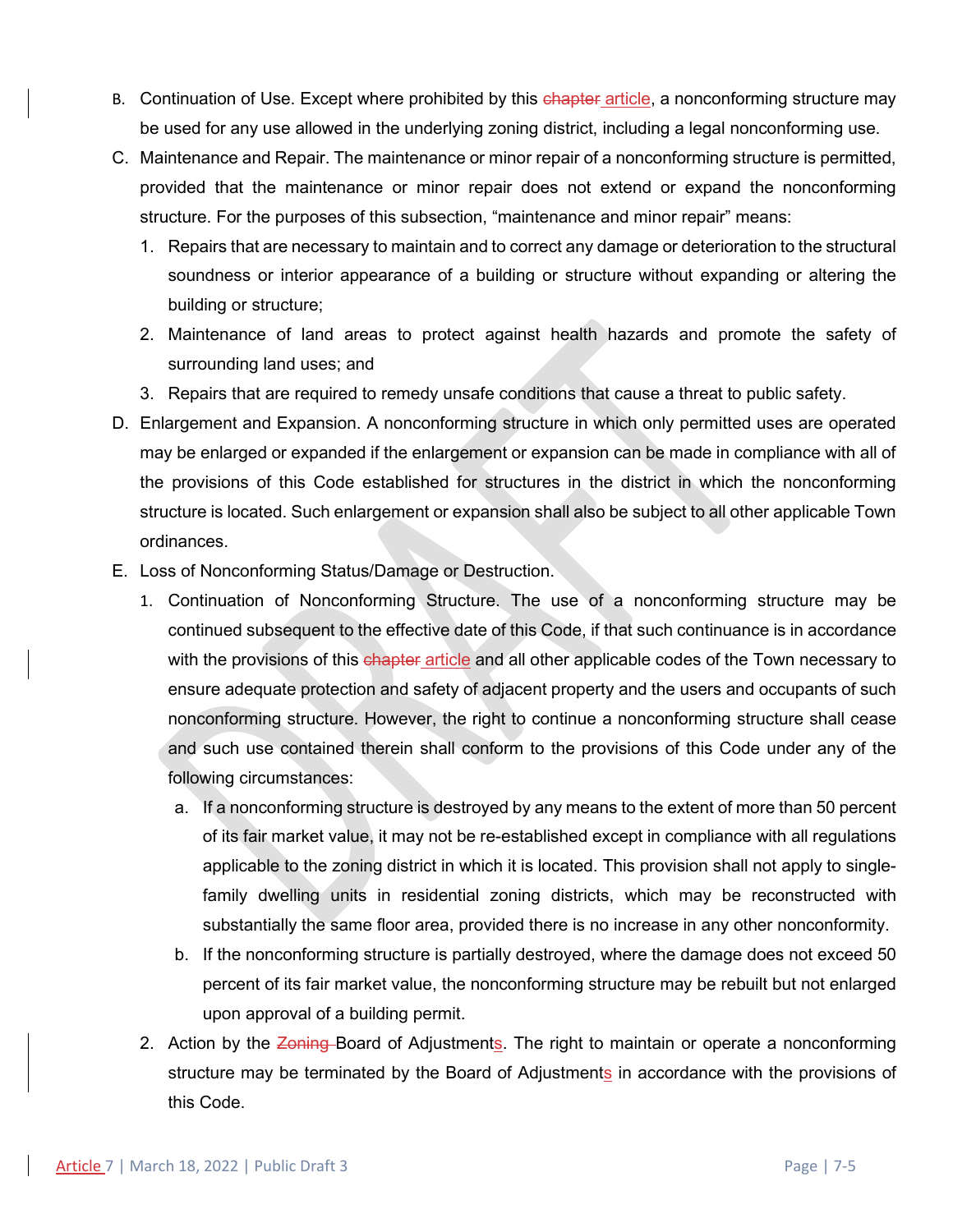## 7.01.13 Nonconforming Signs. Nonconforming signs shall follow the regulations established in Section Chapter 5.08.910.

- 7.01.14 Termination.
	- A. The violation of any of the provisions of one or more of the following categories or ordinances or requirements shall cause the immediate termination of the right to operate such nonconforming use:
		- 1. Constructing, maintaining, or operating a use conducted in, or associated with, a building or structure erected without a permit from the Town;
		- 2. Operating a use or occupying a building or structure without a valid Certificate of Occupancy from the Town;
		- 3. Operating a use in violation of a valid Certificate of Occupancy;
		- 4. Unlawful expansion of a nonconforming use or nonconforming structure;
		- 5. Unlawful outside display or storage in required parking spaces;
		- 6. Violation of any provision of a federal or state statute with respect to a nonconforming use;
		- 7. Violation of any provision of an ordinance of the Town with respect to a nonconforming use.
	- B. It is the clear intent of this subsection that nonconforming uses that operate unlawfully shall be considered illegal uses. Illegal uses shall not be considered nonconforming regardless of remedial measures taken to resurrect nonconforming status.
	- C. For purposes of this subsection, the term "violation" shall mean a final finding by a court of record that an ordinance has been violated.

## **7.02 Vested Property Rights**

- 7.02.1 Purpose. The purpose of this chapterarticle is to provide the procedures necessary to implement the provisions of Article 68 of Title 24, C.R.S.
- 7.02.2 Request for Site-Specific Development Approval. For those developments for which the landowner wishes the creation of vested property rights pursuant to Article 68 of Title 24, C.R.S., the landowner shall request the approval in writing at least thirty (30) days prior to the date said approval is to be considered. Failure of the landowner to request such an approval renders the plan not a site-specific development plan, and no vested property rights shall be deemed to have been created.
- 7.02.3 Notice and Hearing. No site-specific development plan shall be approved until after a public hearing called for that purpose, preceded by notice of such hearing published as provided by law at least fourteen (14) days before the hearing. Such notice may, at the Town's option, be combined with any other required notice. At such hearing, all interested persons shall have an opportunity to be heard.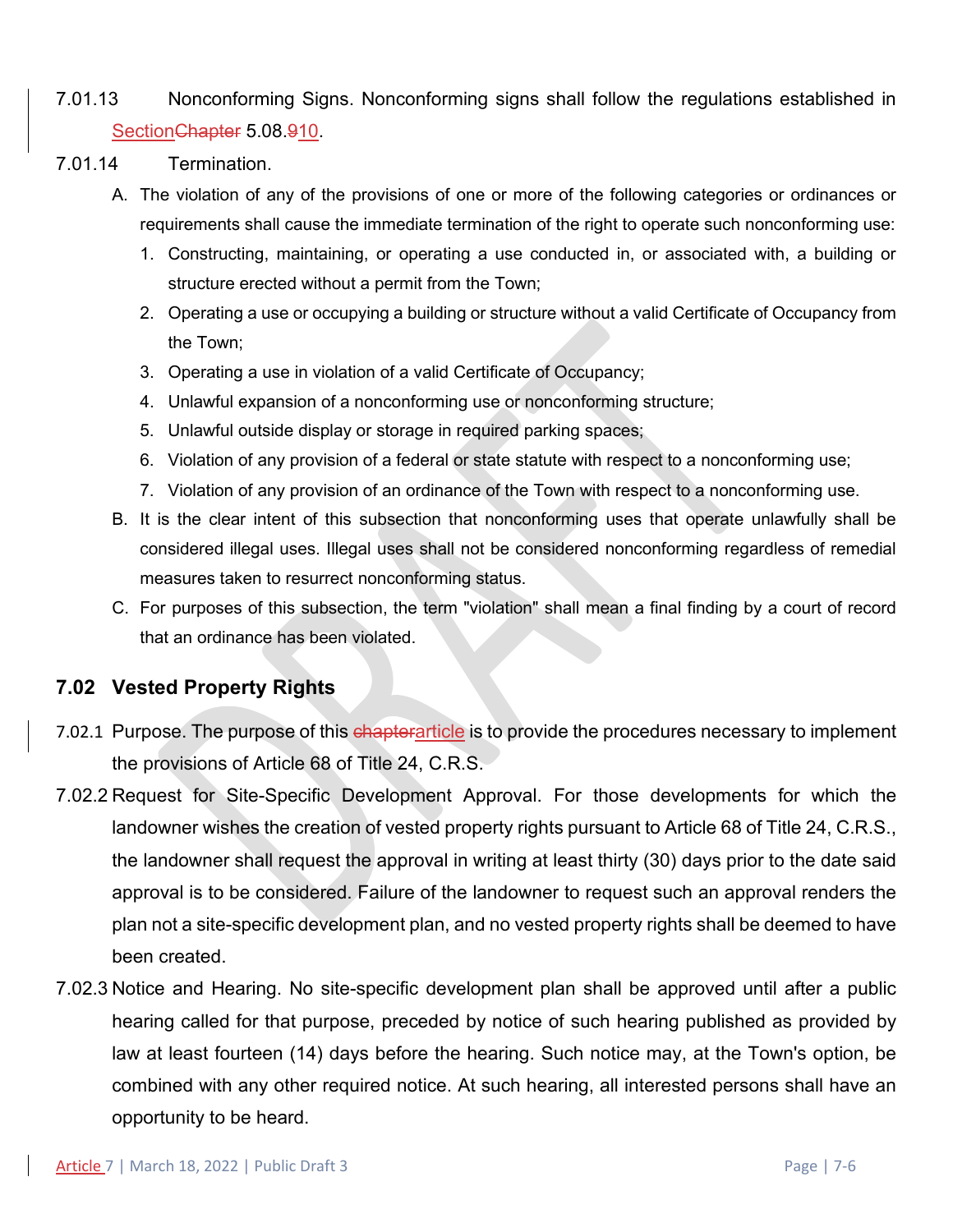#### 7.02.4 Approval, Conditional Approval, Effective Date, Amendments, Referendum, and Review.

- A. A site-specific development plan shall be deemed approved upon the effective date of the ordinance granting final approval of the plan. The vested property right shall attach to and run with the applicable property and shall confer upon the landowner the right to undertake and complete the development and use of said property under the terms and conditions of the site-specific development plan, including any amendments thereto.
- B. The Board of Trustees may approve a site-specific development plan upon such terms and conditions as may reasonably be necessary to protect the public health, safety and welfare. Such conditional approval will result in a vested property right, although failure to abide by such terms and conditions will result in a forfeiture of vested property rights.
- C. In the event amendments to a site-specific development plan are approved, the effective date of such amendments, for purposes of duration of a vested property right, shall be the date of the approval of the original site-specific development plan, unless the Board of Trustees specifically finds to the contrary and incorporates such findings in its approval of the amendment.
- D. The approval of vested property rights shall be subject to all rights of referendum and judicial review; except that the period of time permitted by law for the exercise of such rights shall not begin to run until the date of publication of a notice to the general public of the site-specific development plan and creation of vested property rights.

## 7.02.5 Notice of Approval.

A. Each plat or development agreement constituting a site-specific development plan shall contain the following notice:

*Approval of this plan may create a vested property right pursuant to Article 68 of Title 24, C.R.S., as amended.*

- B. Failure to contain this statement shall invalidate the creation of the vested property right. In addition, a notice describing generally the type and intensity of the use approved and the specific parcel or parcels of property affected and stating that a vested property right has been created shall be published once, not more than fourteen (14) days after approval of the site-specific development plan, in a newspaper of general circulation within the Town. Publication of the notice of creation of the vested property right shall be the obligation of the landowner. The Town shall have no obligation to see that the notice is properly published.
- 7.02.6 Duration of Vested Property Right. A property right which has been vested as provided herein shall remain vested for a period of three (3) years; except that the Board of Trustees may, in its sole discretion, grant vested property rights for a longer period when warranted in light of all relevant circumstances, including but not limited to the size and phasing of the development, economic cycles and market conditions. The vesting period shall not be extended by any